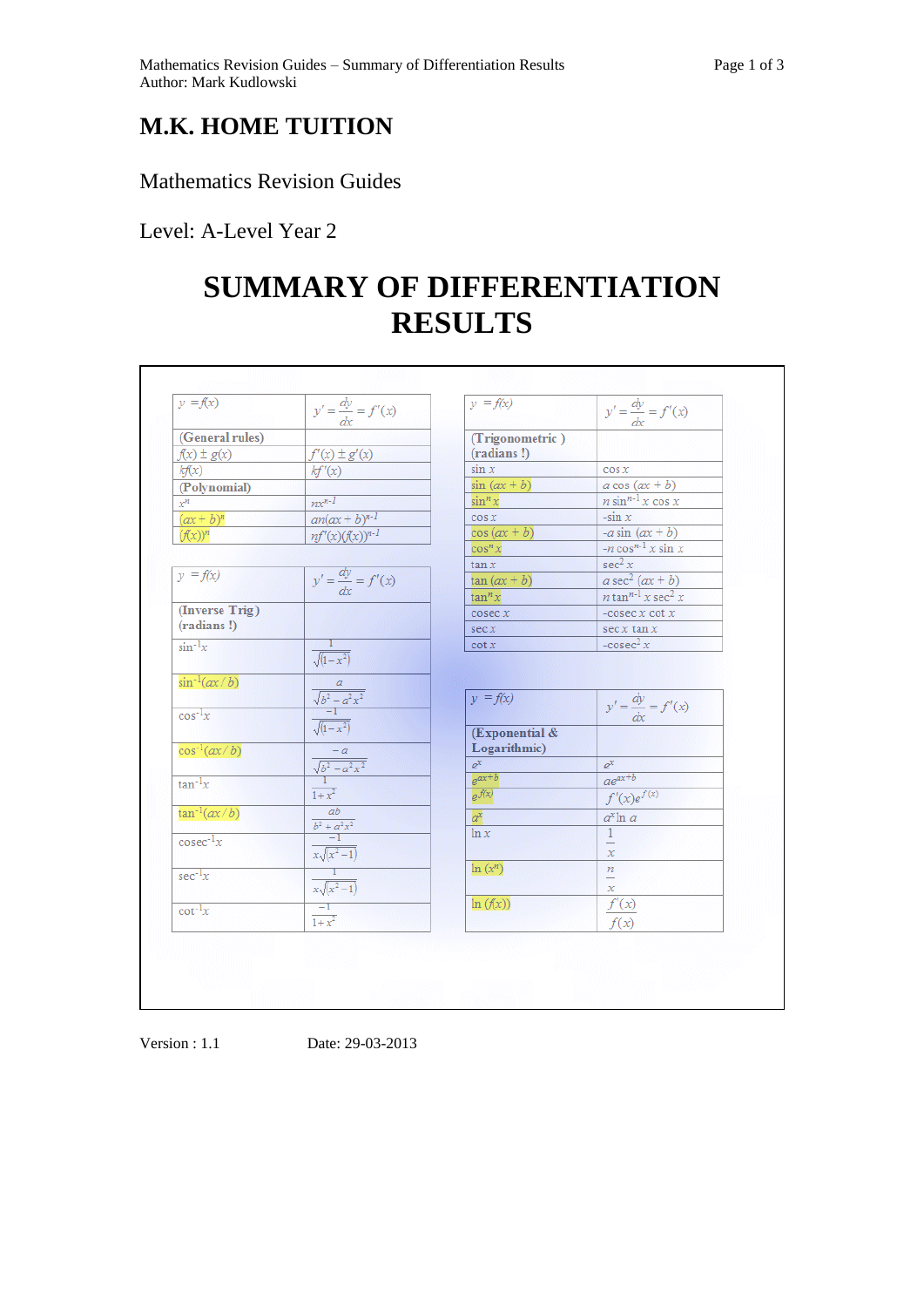## **SUMMARY OF STANDARD DERIVATIVES.**

The list of derivatives below includes both the 'standard' ones plus some results obtained by easier application of the chain rule (highlighted). The list is not exhaustive – add some more of your own if it helps your revision !

| $ y = f(x) $    | $y' = \frac{dy}{dx} = f'(x)$                 |
|-----------------|----------------------------------------------|
| (General rules) |                                              |
| $f(x) \pm g(x)$ | $f'(x) \pm g'(x)$                            |
| kf(x)           | kf'(x)                                       |
| (Polynomial)    |                                              |
| $x^n$           | $nx^{n-1}$                                   |
| $(ax + b)^n$    |                                              |
| $(f(x))^n$      | $\frac{a n(ax+b)^{n-1}}{nf'(x)(f(x))^{n-1}}$ |

| $ y = f(x) $               | $y' = \frac{dy}{dx} = f'(x)$                     |
|----------------------------|--------------------------------------------------|
|                            |                                                  |
| (Trigonometric) (radians!) |                                                  |
| $\sin x$                   | $\cos x$                                         |
| $\sin(ax+b)$               | a cos $(ax + b)$                                 |
| $\sin^n x$                 | $n \sin^{n-1} x \cos x$                          |
| $\cos x$                   | $-sin x$                                         |
| $\cos\left(ax+b\right)$    | -a sin $(ax + b)$                                |
| $\cos^n x$                 | $-n \cos^{n-1} x \sin x$                         |
| tan x                      | $\sec^2 x$                                       |
| $\tan(ax+b)$               | a sec <sup>2</sup> $(ax + b)$                    |
| $\tan^n x$                 | <i>n</i> tan <sup>n-1</sup> x sec <sup>2</sup> x |
| $\csc x$                   | -cosec $x \cot x$                                |
| sec x                      | $\sec x \tan x$                                  |
| $\cot x$                   | $-cosec^2 x$                                     |

| $y = f(x)$                  | $y' = \frac{dy}{dx} = f'(x)$ |
|-----------------------------|------------------------------|
| (Exponential & Logarithmic) |                              |
| $e^{x}$                     | $e^{x}$                      |
| $e^{ax+b}$                  | $ae^{ax+b}$                  |
| $e^{\frac{f(x)}{f(x)}}$     | $f'(x)e^{f(x)}$              |
| $a^x$                       | $\overline{a}^x \ln a$       |
| ln x                        |                              |
|                             | $\mathcal{X}$                |
| $\ln(x^n)$                  | $\boldsymbol{n}$             |
|                             | $\mathcal{X}$                |
| $\ln(f(x))$                 | f'(x)                        |
|                             | f(x)                         |